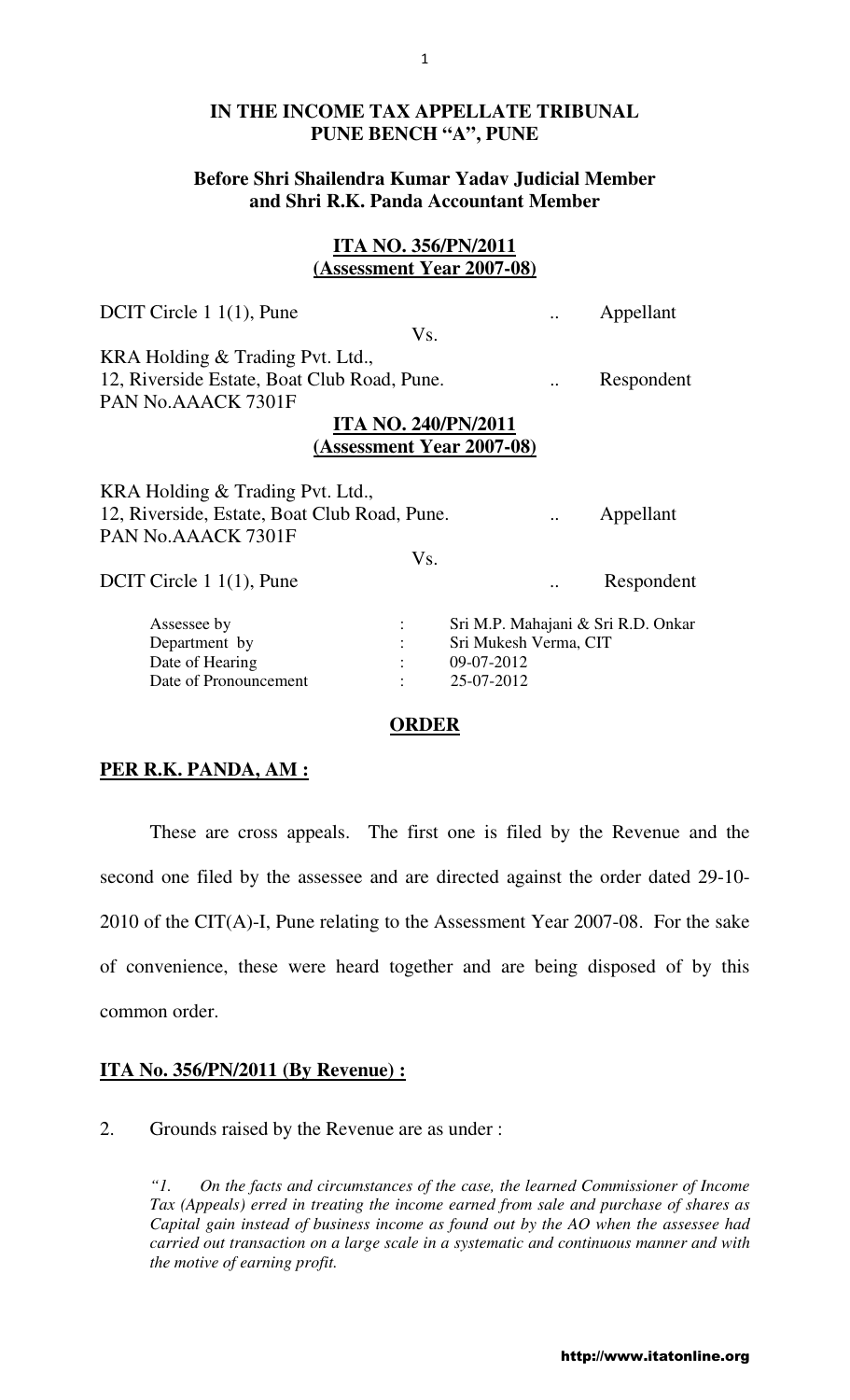*2. On the facts and circumstances of the case, the learned Commissioner of Income Tax (Appeals) grossly erred in relying order of the ITAT in assessee case for the A.Y. 2004-05 for which the appeal to the High Court filed by the department is still pending.* 

*3. On the facts and circumstances of the case, the learned Commissioner of Income Tax (Appeals) grossly erred in not considering the assessee's nature of business, the magnitude of purchases and sale of shares and the ratio between purchases and sales of the holdings".* 

3. Facts of the case, in brief, are that during the assessment proceedings the AO noted that the assessee has declared Short term capital gain on sale of shares and mutual funds at Rs. 5,30,14,183/- and Long term capital gain at Rs. 1,42,31,801/-. The Short term capital gain was offered to tax whereas the assessee claimed the Long term capital gain as exempt. The assessee has treated the entire activity of dealing in shares and units as investment activity and not business activity. Following the order for A.Y. 2004-05, 2005-06 and 2006-07 the AO considered the capital gains declared by the assessee as business income and treated the profit of Rs. 6,72,45,984/- as business income.

4. In appeal the learned CIT(A) following the decision of the Tribunal in assessee's own case vide ITA No. 500/PN/2008 order dated 31-08-2009 for A.Y. 2004-05 allowed the claim of the Short term capital gain and Long term Capital gain as computed by the assessee by holding as under :

*"I have carefully considered the facts of the case and the applicable law. The Assessing Officer as well as the assessee are in agreement that the facts of the case and the applicable law is same was existing while making the assessment years 2004-05 to 2006- 07. The Assessing Officer after making a detailed discussions in the order passed for A.Y. 2004-05, on which the reliance has also been placed while completing the assessments for A.Y. 2005-06 to 2007-08, has held that the income arising from the sales of shares/mutual funds etc. is assessable under the head 'purchase and profession' as the assessee is engaged in this activity in an organised manner with the motive to earn regular income and the same is discernible from the volume, regularity, frequency and continuity of the transactions with the held of portfolio managers. The above finding of the Assessing Officer has been already confirmed by my learned predecessor in A.Y. 2004-05 to A.Y. 2006-07. However, it has been brought on record by the assessee that the Hon'ble ITAT, 'B' Bench, Pune in an appeal filed by the assessee against the order of the Ld. CIT(A)-I, Pune for A.Y. 2004-05, has allowed the appeal on this issue in ITA No. 500/PN/2008 (A.Y. 2004-05) dated 31-08-2009. In view of the above, the assessee has made prayer to follow the finding of the Hon'ble ITAT, Pune given in this case on this issue* It has been found out that the Department has preferred an appeal against the *above order of the ITAT and the matter is pending for adjudication with the Hon'ble High Court. However, as the order of the ITAT given on this issue in the case of the assessee is enforceable and has not been stayed, the judicial discipline demands that the same is required to be followed despite the opinion of this forum. There is no dispute that*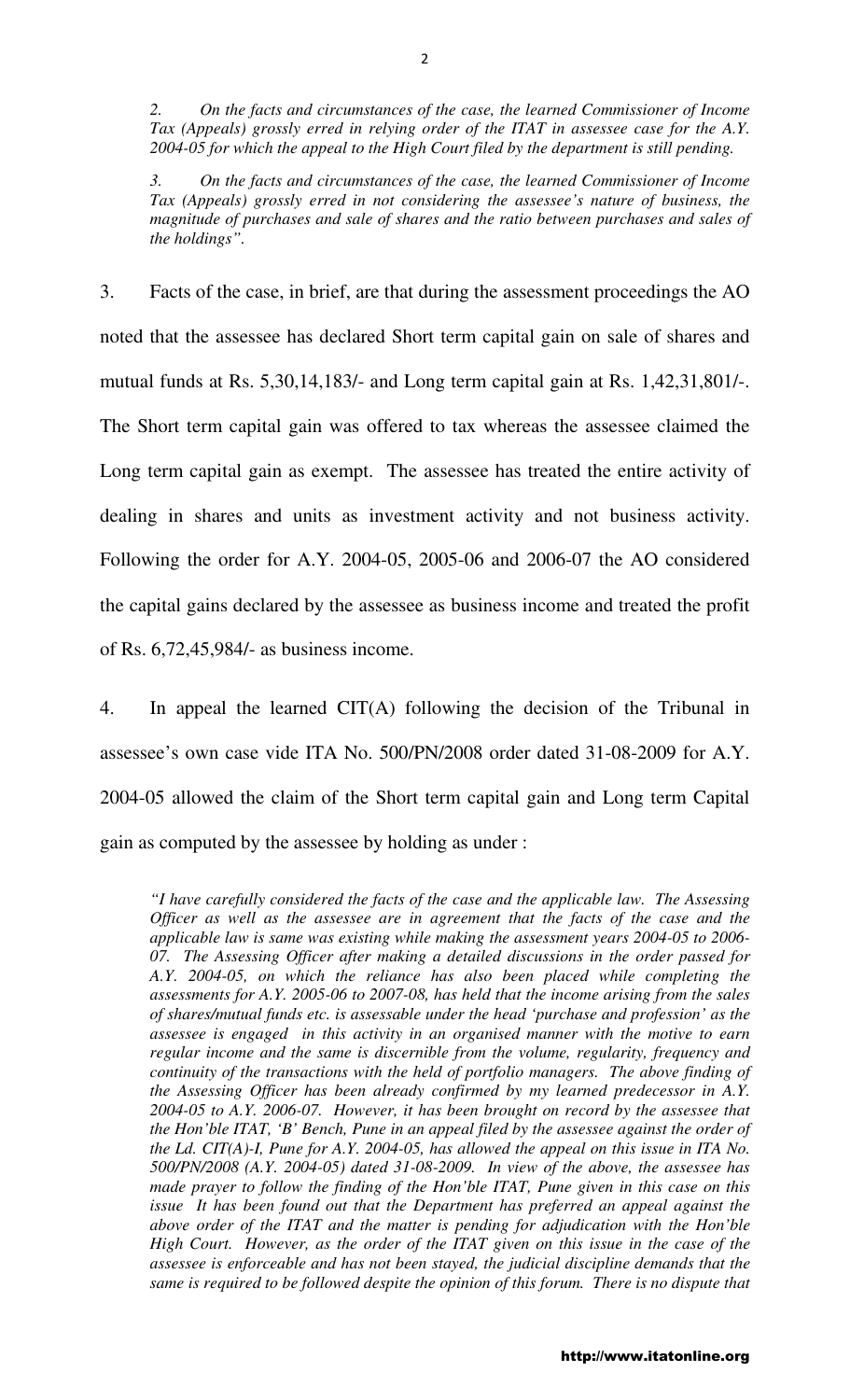*the facts and law are same and in view of the same following the judgment of the Hon'ble ITAT, the appeal is allowed subject to the final finding of the Superior Courts.* 

4.1 Aggrieved with such order of the CIT(A) the Revenue is in appeal before us.

5. We have heard the rival arguments made by both the parties, perused the orders of the AO and the CIT(A) and the Paper Book filed on behalf of the assessee. We have also gone through the decision of the Tribunal in assessee's own case. Both the parties fairly conceded that the issue stands covered in favour of the assessee by the decision of the Tribunal in assessee's own case for A.Y. 2004-05. We find the Tribunal in assessee's own case for A.Y. 2004-05 vide ITA No. 500/PN/08 order dated 31-08-2009 allowed the claim of Short term capital gain and Long term capital gain on sale of shares and redemption of mutual funds. We find following the said decision the Tribunal vide ITA No. 1320/2008 and ITA No. 434/2009 allowed the claim of Short term capital gain and Long term capital gain for A.Y. 2005-06 and 2006-07. Although the department has challenged the order of the Tribunal before the Hon'ble High Court on this issue and the Hon'ble High Court has only admitted the appeal, however no decision reversing the decision of the Tribunal was filed before us. Therefore, respectfully following the decisions of the Tribunal in assessee's own case and in absence of any contrary material brought to our notice against the order of the Tribunal we uphold the order of the learned CIT(A) on this issue. Grounds raised by the Revenue are accordingly dismissed.

### **ITA No. 240/PN/2011 (By Assessee) :**

6. The only effective ground raised by the assessee reads as under :

*"1. On the facts and in the circumstances of the case and in law the learned CIT(A) erred in confirming the view of the learned Assessing Officer that the fees paid to ENAM Asset Management Company Pvt. Ltd. were not allowable in computing the assessee's income whether under the head "Business" or under the head "Capital gains".*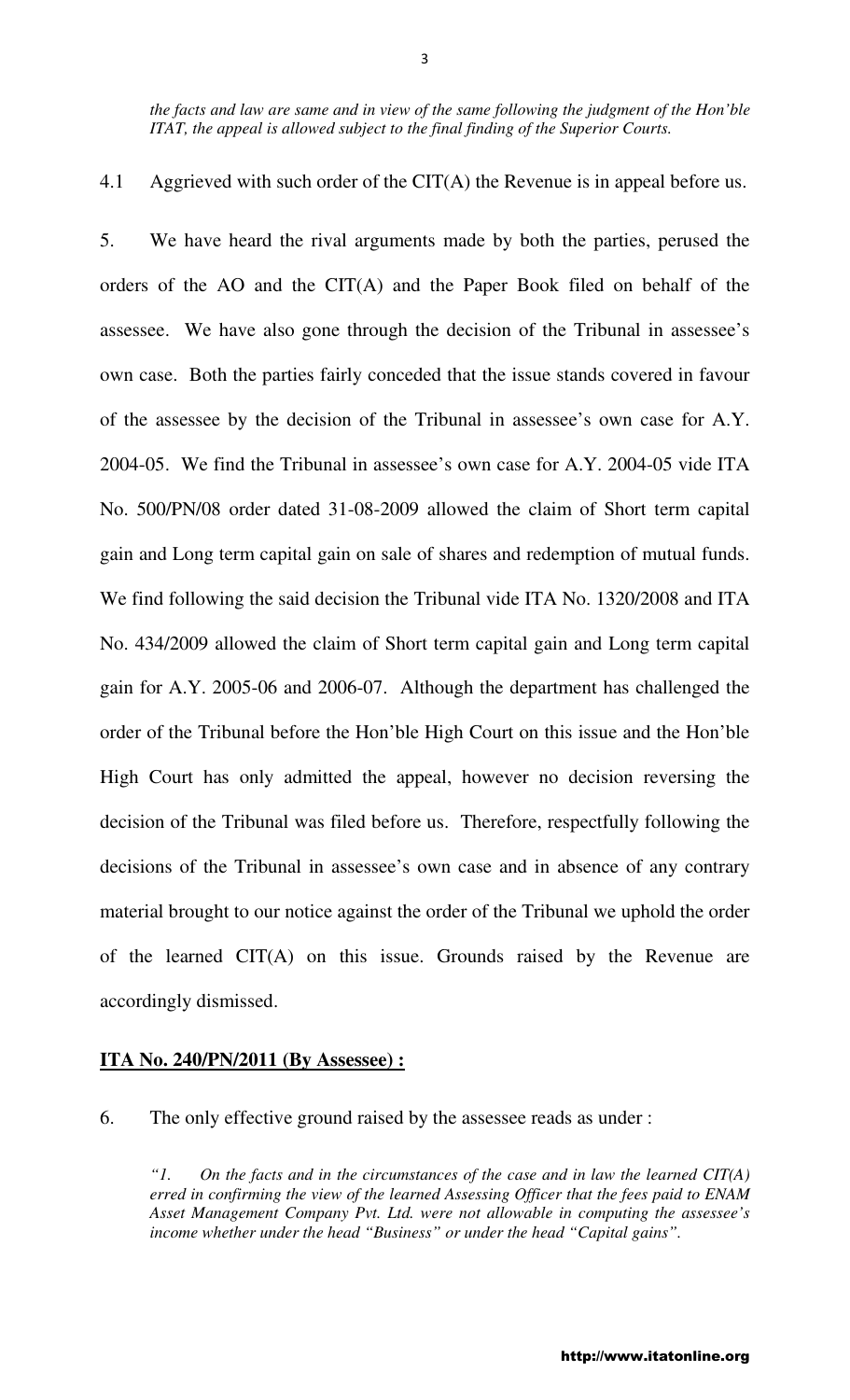7. Facts of the case, in brief, are that the AO during the course of assessment proceedings noted that the assessee has claimed an amount of Rs. 2,11,95,334/- as portfolio management fees paid to the portfolio managers. On being questioned by the AO it was submitted that the same has been paid to the portfolio managers/which includes performance fees and fees for maintenance. It was submitted that the payment to Enam AMC Pvt. Ltd. has been made in terms of investment management agreement made on 01-01-2005. However, the AO was not convinced with the explanation given by the assessee. He noted that similar issue was decided against the assessee for assessment year 2004-05 to 2006-07 wherein the payments has been disallowed and added back to the business income of the assessee which has been confirmed by the CIT(A) and the matter is pending before the Tribunal for adjudication. Therefore, he disallowed the payment of Rs. 2,11,95,334/- treating the same as termination fees computed on profit sharing basis and not specifically provided in the agreement and not as per SEBI rules and regulations.

8. In appeal the learned CIT(A) upheld the action of the AO by holding as under :

*"I have carefully considered the above ground along with the findings given by the Assessing Officer, the learned CIT(A) and the Hon'ble ITAT, Pune till date in AYs. 2004- 05 to the present appeal. It is observed that the assessee has engaged the services of portfolio managers to whom different kinds of payments totalling to Rs. 2,11,95,334/- was made in this assessment year. This has been disallowed on various reasons including the reason that the payments were not as per the guidelines of the SEBI. It's a fact that the assessee has been following a peculiar method of accounting for claiming that the above expenditure under the head 'capital gains'. The Assessing Officer has considered the claim mainly under the head 'business and profession' as he has assessed the income from share trading under the said head. There cannot be any dispute to the facts that the requirement of law for allowing an expenditure is dependent on the head under which an income is held as assessable. However, such an expenditure would become inadmissible under either of the heads if the same is against the guidelines of the regulator, i.e. SEBI. In addition to the same, in my considered opinion, the method employed by the assessee*  to load these expenses to the investments which are sold during the year as well as to *those which are continued to be carried forward in the stock-in-trade/investment block, is clearly under a strategy to make such expenses claimable under the head 'capital gains' even though the provisions don't seem to be allowing them. The assessee has not shown the fees paid to the portfolio managers as an expenditure in the P&L account. The same*  has been loaded on the purchase price of shares, which are either sold or carried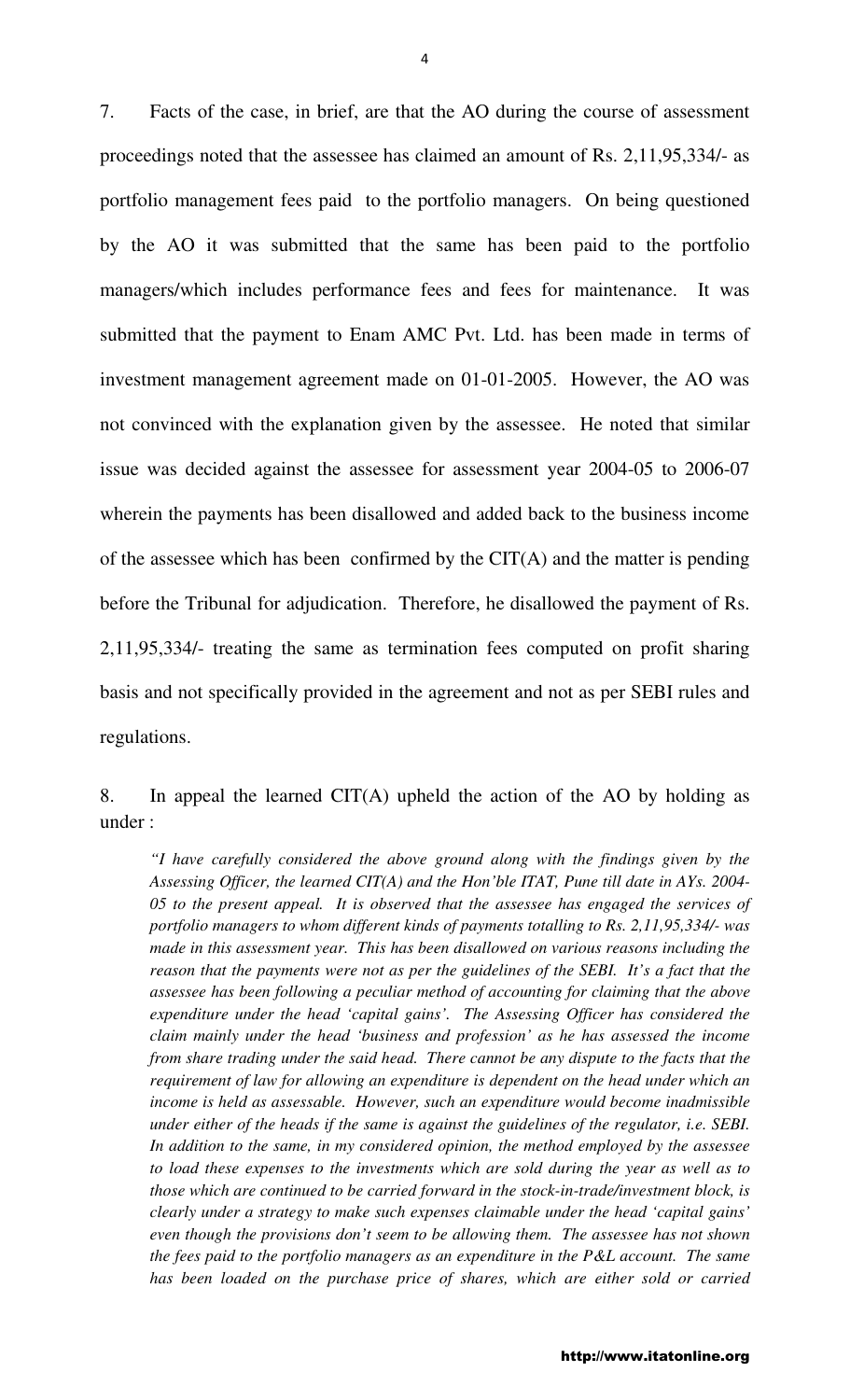*forward to next year. In this context, they have tried to place reliance on the judgment of the Hon'ble Gujarat High Court given in the case of Rajkot District Gopalak Cooperative Milk Producers Union Ltd. Vs. CIT (1993) 204 ITR 590 and the judgment of the Hon'ble Bombay High Court in the case of CIT Vs. Shakuntala Kantilal (1991) 190 ITR 56 (Bom.). Both these judgments have been found to be on different issues and on different sets of facts and therefore, cannot be considered to be applicable in the case of the assessee. The finding given by the Assessing Officer has been upheld by my Ld. Predecessor in the earlier years, which inturn remained unreversed and therefore, they are enforceable. In view of the discussions made above, I am of the opinion that these expenses are not allowable under either of the heads for the reason that they are against the guidelines of the SEBI and are also not allowable under the head 'capital gains'. The computation under this head do not provide for this expense to be considered while computing the income. They can neither constitute cost of investment or improvement* nor an expenditure incidental to sale. The payments are made for different services, *which are distinct from the act of purchase or sale. They are incurred even without the actual incidence of sale or purchase. The assessee loads these expenses the cost from year to year in respect of shares held for longer than a quarter. The argument and the accounting entries are clearly intended to change the colour of payment. These cannot be allowed under the head 'capital gains'. In view of the above, Ground No. 2 is treated as dismissed".* 

8.1 Aggrieved with such order of the CIT(A) the assessee is in appeal before us.

9. We have heard the rival arguments made by both the sides, perused the orders of the AO and the CIT(A) and the Paper Book filed on behalf of the assessee. We find the Tribunal in assessee's own case vide ITA No. 500/PN/2008 for assessment year 2004-05 has decided the issue and allowed the claim of portfolio management fees by holding as under :

"19. We heard the parties and perused the orders of the revenue. Allowability of the fee paid to the M/s Enam, the portfolio manager for purchase and sale of the securities under section 48 of the Act is the issue for adjudication before us. The stands of the parties on this issue are as follows.

As per the Revenue, while the AO made disallowance for couple of reasons: (i) the payment is not as per the agreement, as the agreement was never terminated in reality; (ii) the payment was not authorized by the SEBI Regulations, 1993, CIT(A) authority confirmed the said disallowance also for another reasons that the said payment attracts provisions of the Explanation to sub-section (1) of section 37 of the IT Act. The said fee is not allowable in view of the decision of the Tribunal of Mumbai Bench in the case of Davendra Kothari (136 TTJ 188) where the Tribunal held that when the assessee failed to demonstrate the nexus of the said expenditure with the purchase and sale transactions of the said capital assets ie securities, the fee paid to the portfolio managers is not an allowable expenditure u/s 48 of the Act.

20. Per contra, the case of the assessee is that the said decision of the Mumbai Bench Tribunal is distinguishable on facts relating to discharge of onus relating to nexus issue and also in matters of global turnover based claim of fee including the miscellaneous receipts such as dividends and interest. As per the assessee,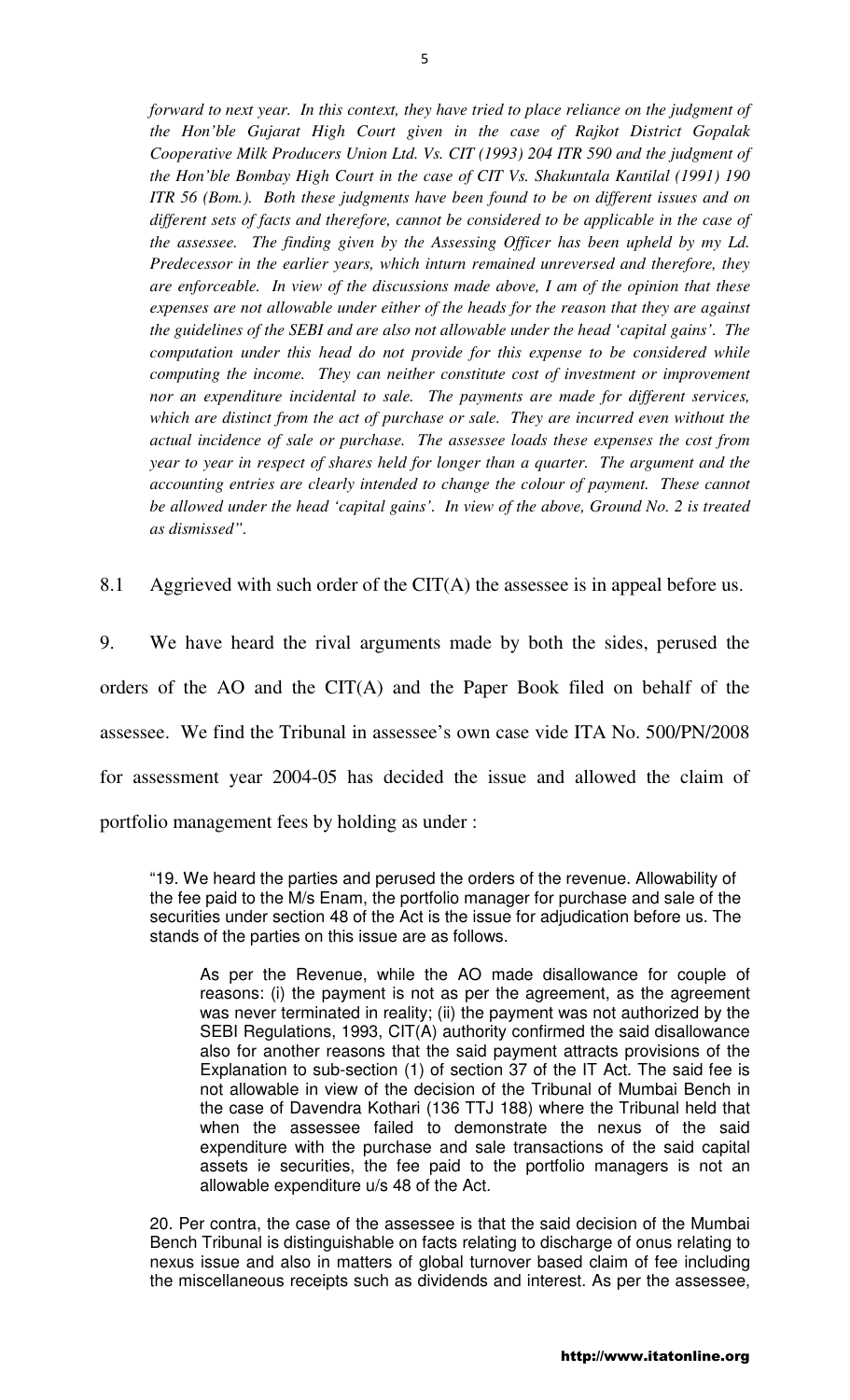there are other decisions to support the claim of the assessee. Further, assessee's stand is that revenue authorities have listed three reasons cumulatively for denial of deduction ie not as per the agreement; (ii) not authorized by the SEBI Regulations, 1993 and therefore it attracts the provisions of the Explanation to sub-section (1) of section 37 ie infringements of the law, and the said reasons do not stand the test of legal scrutiny as the IT authorities misinterpreted the facts. In this regard, the facts are that the fee paid to assessee as per the agreement ie at the expiry of the agreement period and expiry of the agreement is different from the expiry the agreement. In the earlier case, the agreement does not expire and only the period expires. Secondly, regarding the allegation of SEBI Regulations, assessee's stand is that the said clause 14(3) has been amended to include the payment of fee on 'profits sharing basis' too. Therefore, there is not infringement of the said clause and consequently, the invoking by the CIT(A) of the provisions of Explanation to section 37(1) of the Act does not arise.

21. In the context of the above rival positions, we proceed to examine the scope of the provisions of section 48 of the Act, amended SEBI regulations in matters relating to fee payable to Portfolio managers, the matters relating to the distinguishing of the decisions cited by the revenue etc. A. Scope of the Provisions of section 48 of the Act:

22. Section 48 provides for the method of computation of capital gains. The relevant provisions read as follows:

"The income chargeable under the head "Capital gains" shall be computed by deducting from the full value of the consideration received or accruing as a result of the transfer of the capital asset the following amounts, namely:

(i) expenditure incurred wholly and exclusively in connection with such transfer,

(ii) the cost of acquisition of the capital asset and the cost of any improvement thereto." Hon'ble Jurisdictional High Court has an occasion to explain the above provisions of section 48 of the Act in the case of CIT v Shakuntala Kantilal 190 ITR 56 (Bom) explained the same and held that the deductibility of certain expenditure must considered favorably to the assessee as the provisions of clause (i) and (ii) are wider. As the Hon'ble High Court, "such type of payments are deductible in two ways, one by taking full value of consideration ie net of such payments or deducting the same as expenditure incurred wholly and exclusively in connection with the transfer." In other words, so long as the expenditure in question is genuine and are incurred in connection with the transfer of the securities, the expenditure is allowable from the 'full value of the consideration received or accruing', itself. Meaning thereby, the impugned expenditure is reduced from the 'gross value of the consideration received or accruing, and the 'net value of the consideration received or accruing' will be further reduced by the expenditure mentioned in clauses (i) and (ii) of section 48 of the Act. The second way of dealing with the said genuine expenditure relates to the one specified in clause (i) and clause (ii). The assessee must be given benefit of the deduction as the same is incurred wholly and exclusively for the transfer of the securities. For thesake completeness of this order, relevant para 5 & 6 are reproduced as follows:

"5. It must be stated in fairness to Dr Balasubramanian for the Revenue that he did not dispute the fact of payment or even the necessity of making such a payment. His contention is that the language in which section 48 is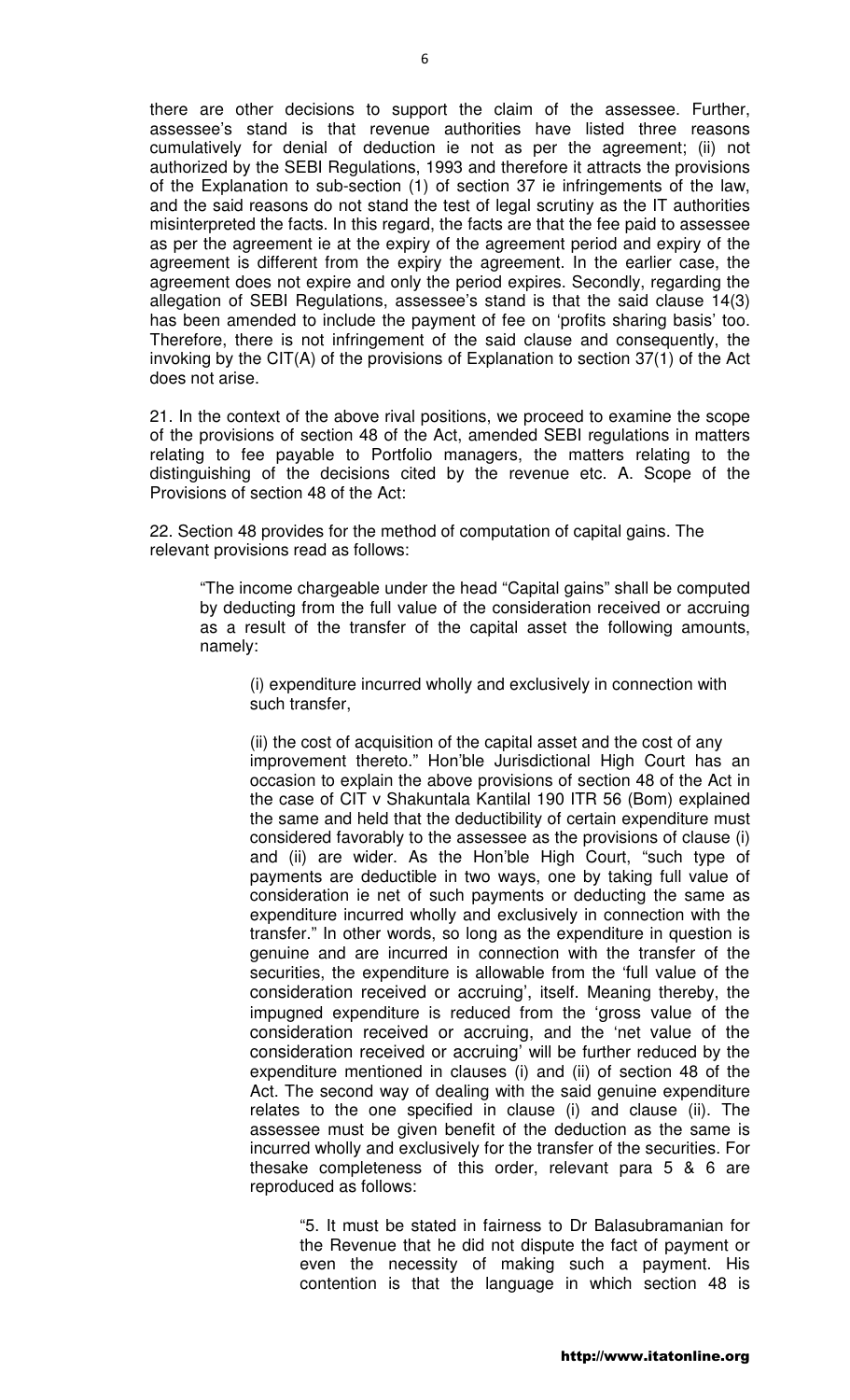couched does not contemplate deduction of such an amount. Reference in this regard was made to section 48 of the Act to show that the payment herein could be neither be termed as expenditure incurred wholly and exclusively for the transfer or the cost of acquisition or of any improvement thereto……..

6. In order to appreciate DR …… submission, it is desirable to refer to the provisions of section 48 which read as under:…………

The section (section 48) broadly contemplates three amounts for the purpose of computing income chargeable under the head "Capital gains". The first is the full value of the consideration for which the capital asset has been transferred. The second is the expenditure incurred wholly and exclusively in connection with such transfer and the third and the last is the cost of acquisition of the capital asset including the cost of any improvement thereto. We have already referred to the facts of the case in detail earlier. It cannot be disputed that unless the assessee had settled the dispute with Radia and Sons (P) Ltd., the sale transaction with M/s.Cosmos Co-op Housing Society Ltd. under the agreement dated March 30,1967, would not, rather could not, have materialized. If this transaction had not materialized there would perhaps have been no question of capital gains. The sale would then have taken place at the rate of Rs 29 per sq. yard as against Rs 51 per sq. yard. One way of looking at the problem could be to say that the full value of the consideration in this case was not the apparent consideration, i.e. Rs2,58,672/-, but Rs 2,23,168/- (i. e 2,58,672 minus Rs 35,501). The Legislature, while using the expression 'full value of consideration', in our view, has contemplated both additions as well as deductions from the apparent value. What it means is the real and effective consideration.

That apart, so far as clause (i) of section 48 is concerned, we find that the expression used by the Legislature in its wisdom is wider than the expression "for the transfer". The expression used is "the expenditure incurred wholly and exclusively in connection with such transfer". The expression "in connection with such transfer" is, in our view, certainly wider than the expression "for the transfer". Here again, we are of the view that any amount the payment of which is absolutely necessary to effect the transfer will be an expenditure covered by this clause. In conclusion, it is respectfully submitted that the fees paid have been correctly claimed as deduction in the computation of capital gains……………"

23. The scope of section 48 as per the binding judgment of the Hon'ble High court is that the claim of bona fide or genuine expenditure should be allowable in favour of the assessee so long as the incurring of the expenditure is a matter of fact and the necessity of making such a payment is the imminent and the requirement for the transfer the transfer of the asset. It is now binding on our part to take the view that the expressions 'in connection with' has wider meanings than the expression 'for the transfer'. The Revenue's contention is that the language in which section 48 does not contemplate deduction of such an amount was overruled and allowed the deduction of the fee incurred by the assessee for removal of the encumbrances, which is necessary for transfer of the asset in that case.

24. We have also perused some of the other citations relied upon by the parties to draw the boundary lines for the kind of expenditure which fall within the scope of the allowable expenditure u/s 48 of the act in computation of the capital gains.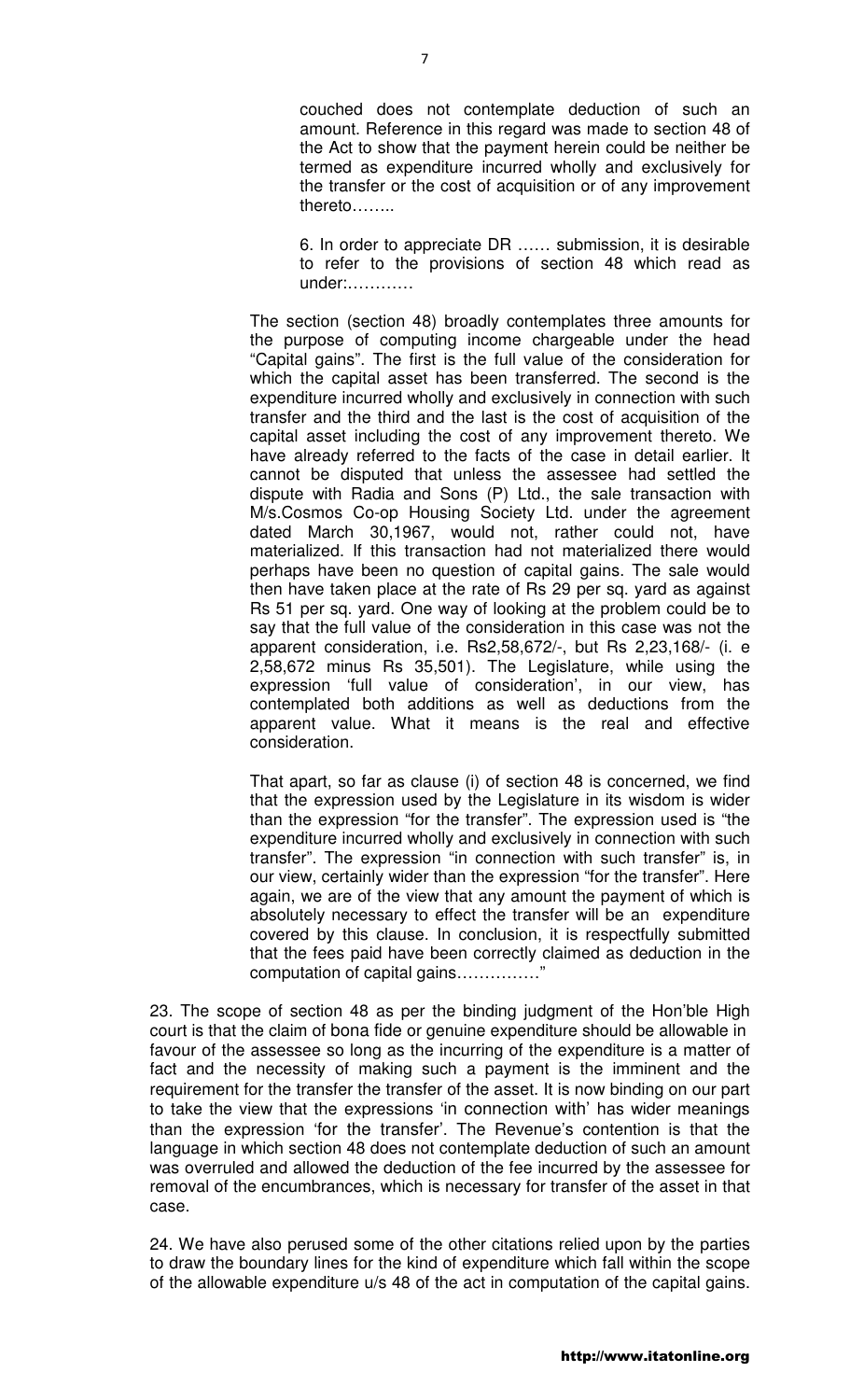We find that all these citations invariably followed the jurisdictional high court judgment in the case of Santhilal Kantilal (supra).

A. Calcutta High Court held in the case of Gopeenath Paul and sons & Anr (278 ITR 240) that "when assets of the assessee GNP, earlier carrying on business in the name of GSM could not be sold as going concern under orders of Court without meeting the liabilities of GSM towards the Bank, payments for meeting such liabilities of GSM towards bank was expenditure incurred wholly and exclusively in connection with the transfer, hence deductible u/s 48(i) of the Act."

B. AAR held in the case of Compagnie Financiere Hamon, In Re (310 ITR1), that the 'professional fee paid to the lawyers distinctly related to and integrally connected with the transfer of shares is admissible for deduction u/s 48(i) of the Act' AAR held that the what is attributable to the final act of transfer of shares is admissible for deduction provided the intimate connection between the expenditure and the act of transferring shares is established.

C. In the case of Bradford Trading co P Ltd, the Madras High court held that the "amount paid by the assessee to a third party to settle the pre existing claims against the transfer of the assets as also litigation expenses constituted expenditure incurred wholly and exclusively for transfer of capital asset and was deductible in computation of capital gains; the amount reimbursed by vendee to the assessee towards such claim constituted part of sale consideration but deductible while computing capital gains".

D. Bombay High Court in the case of Abrar Alvi (247 ITR 312) held that the amount paid by the assessee to his son to resolve the property dispute was an allowable expenditure in computing the capital gains. Same High court in the case of Miss Piroja C Patel (242 ITR 582) held that the compensation paid by the assessee to the hutment dwellers is an allowable expenditure in computing the capital gains.

E. In the case of Motilal Kothari vs DCIT (136 TTJ 188), the Mumbai Tribunal held that the payment of fee to the PMS to discharge his contractual liability did not amount to diversion of income by overriding title. It is a case of application of income. In this case, the assessee claimed expenditure of the fee paid to PMS on his global turn over and assessee failed to discharge onus in establishing the nexus of the expenditure with the asset's transfer. Tribunal did not refer to the explanation given by the binding jurisdictional High Court on the provisions of section 48 of the Act.

25. From the above, it is invariably learnt that the scope of the provisions of section 48 are explained by the jurisdictional High Court and it is binding on us as they remain undisturbed as informed to us. The citation at E above did not have benefit of the said explaining of the provisions of section 48 of the Act. For allowing the claim of deduction in the computation of the capital gains, the expenditure has to be distinctly and intricately linked to the asset and its transfer and the Onus is on the assessee to demonstrate the said linkage between the expenditure and the asset's transfer. It is evident and binding that the expenditure if undisputedly, necessarily and genuinely spent for the asset's transfer within the scope of the provisions of section 48 of the Act, the claim cannot be disallowed for want of the express provisions in section 48 of the Act.

26. Wholly and Exclusively: In this regard, it is a settled law that the expression 'wholly and exclusively' is explained for the purpose of the identical expressions used in section 37 of the Act. In the case of Sasoon j David & Co P Ltd v CIT 118 ITR 261(SC), Hon'ble Supreme Court explained the twin adverbs stating that the first adverb, 'wholly' refers to the quantum of the expenditure, the sum of money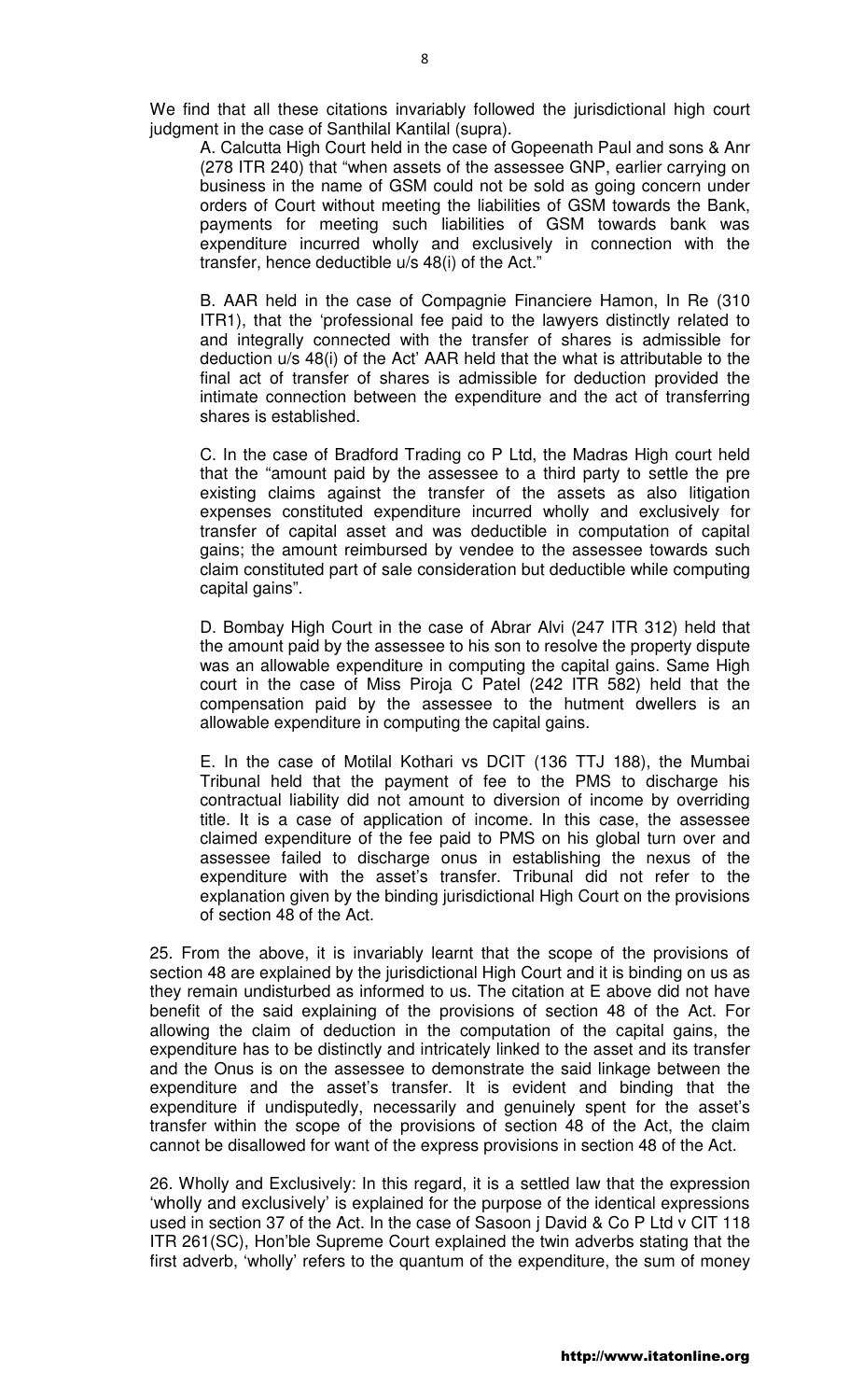spent and the second adverb 'exclusively' has reference to the 'purpose' behind the expenditure and 'not the motive or object' of expenditure.

27. After explain the scope of section 48 of the Act, we shall now proceed to examine the facts of the case in general and the applicability of the provisions of section 48 in particular.

28. We have already detailed the facts of the impugned payments in the preceding paragraphs. To sum up the same, the undisputed facts are: (i) the assessee made the payment of fee to M/s Enam, the Asset Management Company and the genuineness of the said payment is undisputed; (ii) the revenue authorities have also not disputed the requirement or necessity of the said payments; (iii) quantitatively speaking in view of the adverbial expression, 'wholly' used in section 48(i) of the Act, we find that the payment of fee  $\omega$  5% only restricted to the NAV of the securities and not only the global turn over including the other income; (iv) regarding the purpose of payment in view of the adverbial expression, 'exclusively used in section 48(i) of the Act, we find that the same is intended only twin purpose of the acquisition of the securities and also for sale of the same; (v) the NAV is defined in Para 1(d) as the 'net asset value of the securities of the client' and the assessee calculated the impugned fee is linked to the securities value only and not includes other income such interest or dividend etc; (v) considering the contents of the para 7.01(c), "termination fee upto 5% will be payable on the net asset value (NAV) of the Portfolio of the client as on the date of termination of the agreement period and not the agreement itself and therefore payment is period specific; (vi) it is a fact that the clause 14(3) was amended subsequently and therefore, the action of the revenue is based on the inapplicable or pre-amended facts. The details are detailed below.

Clause 14(3) of SEBI (Portfolio Managers) Rules & Regulations 1993:

29. Revenue is of the bona fide belief or opinion that the clause 3(a) prohibits the payment of fee on the basis of 'returns sharing basis' as they relied on the original clause 14(3) of SEBI (Portfolio Managers) Rules & Regulations 1993 which governs the portfolio manager which bans the payment of fee to the portfolio manager. In this regard, Ld Counsel filed a Gazette copy showing the amended clause 3 vide SEBI (Portfolio Managers) (Amendment) Rules, 2002 which provides for return based fee also. The said clause originally came into force with effect from 7.1.1993, a date of publication in the official Gazette, whereby the SEBI provided for the fee relating to the portfolio managers vide para 3(a) which has come into effect w.e.f. 11.10.2002. The Securities & Exchange Board of India (Portfolio Managers) Regulations, 1993 provide that the discretionary portfolio manager is obliged to individually and independently manage the funds of each client in accordance with the needs of the client. These Regulations, 1993 provide that fee to be charged may be a fixed amount or a return based fee or a combination of both. We have extracted the amended clause 14(3) and the same is as follows.

"(3)(a) : The portfolio manager shall charge an agreed fee from the clients for rendering portfolio management services without guaranteeing or assuring, either directly or indirectly, any return and the fee so charged may be a fixed fee or a return based fee or a combination of both." Thus, in our opinion, the amended provisions allows the payment of fee to AMC on 'return based fee' and therefore, all the three reasons of the revenue for denying the claim of deduction in favour of the assessee, as discussed in the above paragraphs of this order, require to be rejected and in favour of the assessee.Capital gains vs Deductions

30. We have discussed in the preceding paragraphs that the profits earned by the assessee is chargeable to tax under the head 'capital gains'. It is so ordered by this Tribunal vide the order dt 31.8.2009 in connection with appeals ITA No 499/PN/08 in the case of ARA Trading & Investments P Ltd. and ITA No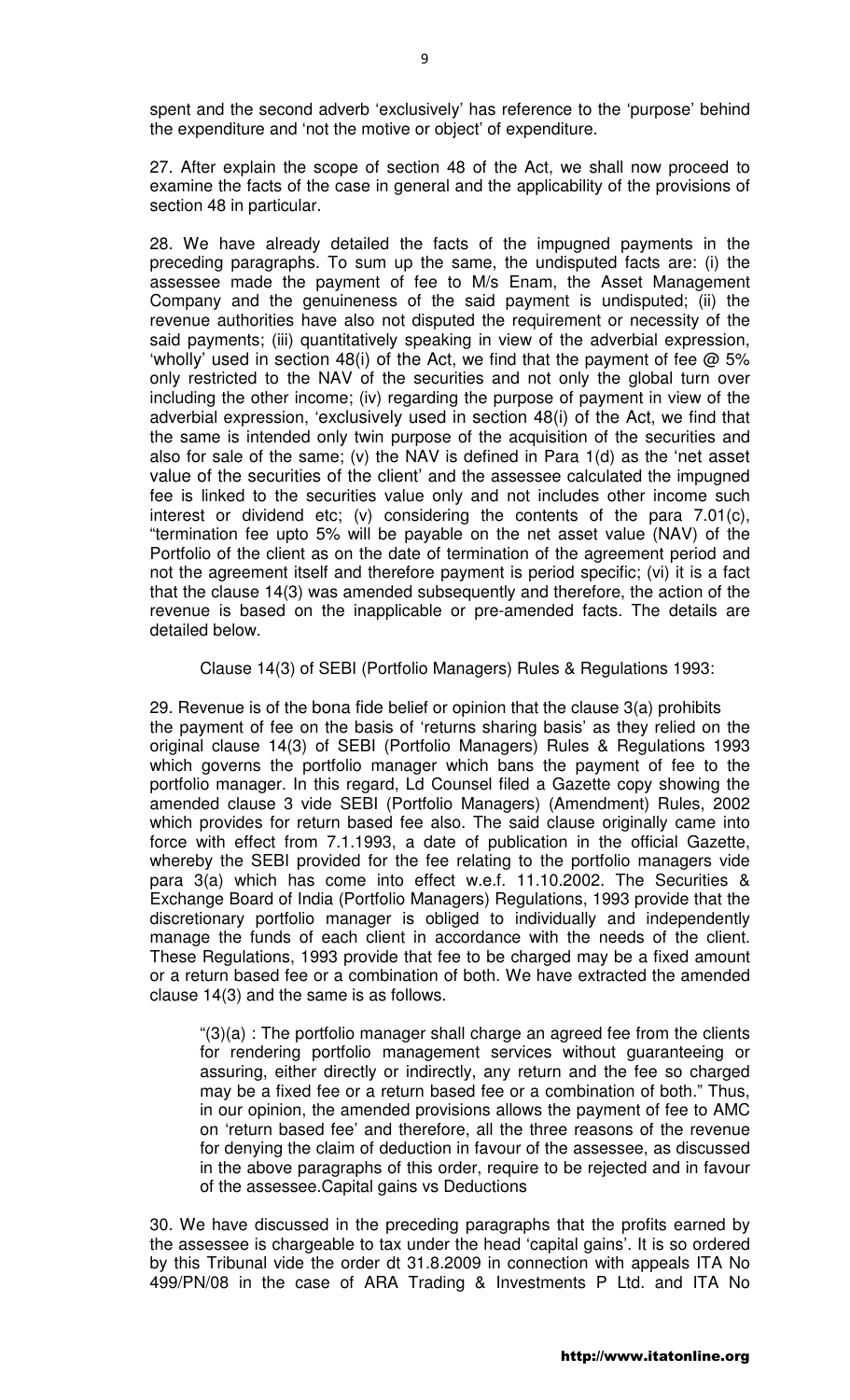500/PN/08 in the case of KRA Holding & Trading P. Ltd. Relevant para 27 of the said order was already extracted in the preceding paragraphs. In the light of the above undisturbed proposition, our attention is restricted to the limited issue of if the impugned fee paid to the M/s Enam is allowable u/s 48 of the Act or not.

Loading of the expenditure to the cost of the shares, distinguishing of the Tribunal's order in the case of Devendra Kothari (supra):

31. Ld DR for the Revenue relied on the above decision of the Tribunal and mentioned that the order of the CIT(A) does not call for any interference despite the fact that the order is not considered the above citations. In this regard, Ld Counsel filed at our request a brief note on the issue of loading and other ancillary issues and the relevant portions are imported for this order and the same are as under:

"The method of accounting followed by the company in respect of fees paid is to proportionately load these types of fees as part of the purchase cost of the securities during the given period. Automatically these fees are taken into account for computing capital gains or the carrying cost of unsold investments.

There is a direct and proximate nexus between the fees paid and the process of acquisition and sale of the securities which is a causative factor for making capital gains and that the fees are paid wholly and exclusively for earning the income offered to tax under the head capital gains.

Reliance is placed on the decision in the case of CIT v. SHAKUNTALA KANTILAL [1991] 58 Taxman 106/190 ITR 56 (Bom.) where it was held that amount paid for removing an encumbrance was allowable u/s 48(i). In coming to this view the Court observed that without this payment the sale could not have been materialized and hence there would have been no question of the capital gains being brought to tax. In the present case the capital gains have arisen as a result of the efforts of the PM for which the fees have been paid.

 A Mumbai Bench of the Tribunal in the case of DAVENDRA KOTHARI (136 TTJ 188) has confirmed disallowance of PMS fees while computing capital gains.

In that case fees were paid based on value of the assets. The Honourable Bench has observed at Para 7 of the said order that the CIT(A) found that the,-

quantification of fees: was based only on either the market value of the asset or the net value of the assets of the assessee as held either at the beginning or at the end of each quarter.

At Para 8 of the Order, the Honourable Bench has observed that the CIT(A) held that the assessee was paying the fees as aforesaid to portfolio managers even on the interest/dividend received on the investments and therefore the CIT(A) came to hold that it could not be said that there was nexus between the PMS fees paid and purchase and sale of investments.

The Honourable Mumbai Tribunal has laid stress on the said findings of the CITA.

Present case of the appellant is clearly distinguishable in the light of the fact that return based fees is also payable in respect of profits earned on sale of investments and therefore the PMS fees has a direct nexus with the purchase and sale of investments during the year and fees is not paid on interest and dividend received by the appellant.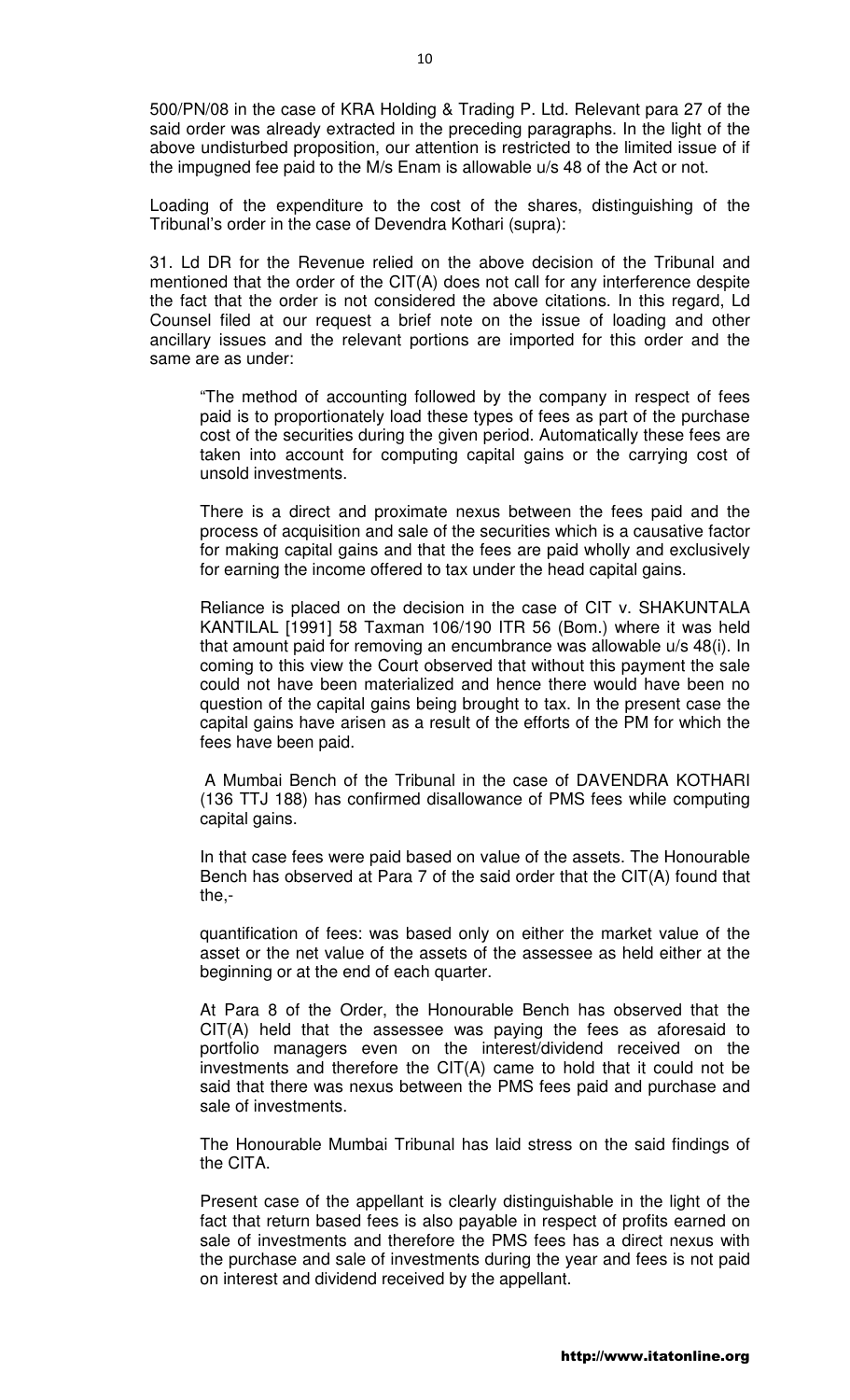It is respectfully submitted that the said decision is not applicable as it turns on its own facts apart from being patently wrong.

The assessee in that KOTARI'S case had failed to demonstrate the nexus between the fees paid and the activity of purchase and sale.

The assessee could not explain how the fees paid on such explicit basis could be considered differently so as to constitute cost of either acquisition or as expenditure in connection with transfer.

The assessee could not demonstrate how allocation of fees had been made. It could not furnish details of how or the basis on which allocation of said fees was possible.

Further fees had to be paid even when no purchase or sale took place.

The CIT(A) had held that it was not possible to break up the fees so as to hold that the same was relatable to purchase or sale of shares.

Further, fees were paid even on interest accrued and dividend received.

The Tribunal held that the basis on which fees were paid is such that there was no relationship with either purchase or sale. In view of this it held that there was no nexus with purchase or sale.

It is respectfully submitted that the Honourable Tribunal ought to have independently determined whether the fees were paid for an activity which had a direct nexus with the purchase or sale of the shares instead of allowing itself to be persuaded merely by the difficulty in allocating such fees to purchases by a directly conceivable basis.

In the present case before You Honours the annual termination fee is to be determined with reference to the NAV of the portfolio which has been defined to been the market value of the Securities as on the relevant date. No fees were paid on interest accrued and dividend received. It is further submitted that the Act does not define the expressions 'cost of acquisition' or 'cost of improvement' referred to in section 48. These expressions thus have to be given their natural commercial meaning as men of trade and commerce would unmistakably understand. Investments in securities are valued at cost by the appellant.

In view of the direct nexus between the fees and the role of the PM established by us it is not difficult to appreciate that such fees form part of the cost of acquisition of the portfolio.

The SC in the case of BHARAT EARTH MOVERS (245 ITR 428)(SC) in the context of allowability of provision for leave encashment referred to the following passage from its decision in the case of Calcutta co. Ltd vs. CIT (1959) 37 ITR 1 (SC) wherein it was held that merely because there is some difficulty in the estimation of the liability would not convert the accrued liability into a conditional one; it was always open to the tax authorities concerned to arrive at a proper estimate of the liability having regard to all the circumstances of the case.

In the present case merely because some mathematical exercise is involved in loading such fees to individual transactions of purchase would not mean that such fees do not form part of cost of acquisition or have nexus therewith Accounting Standard 13 (Accounting for Investments)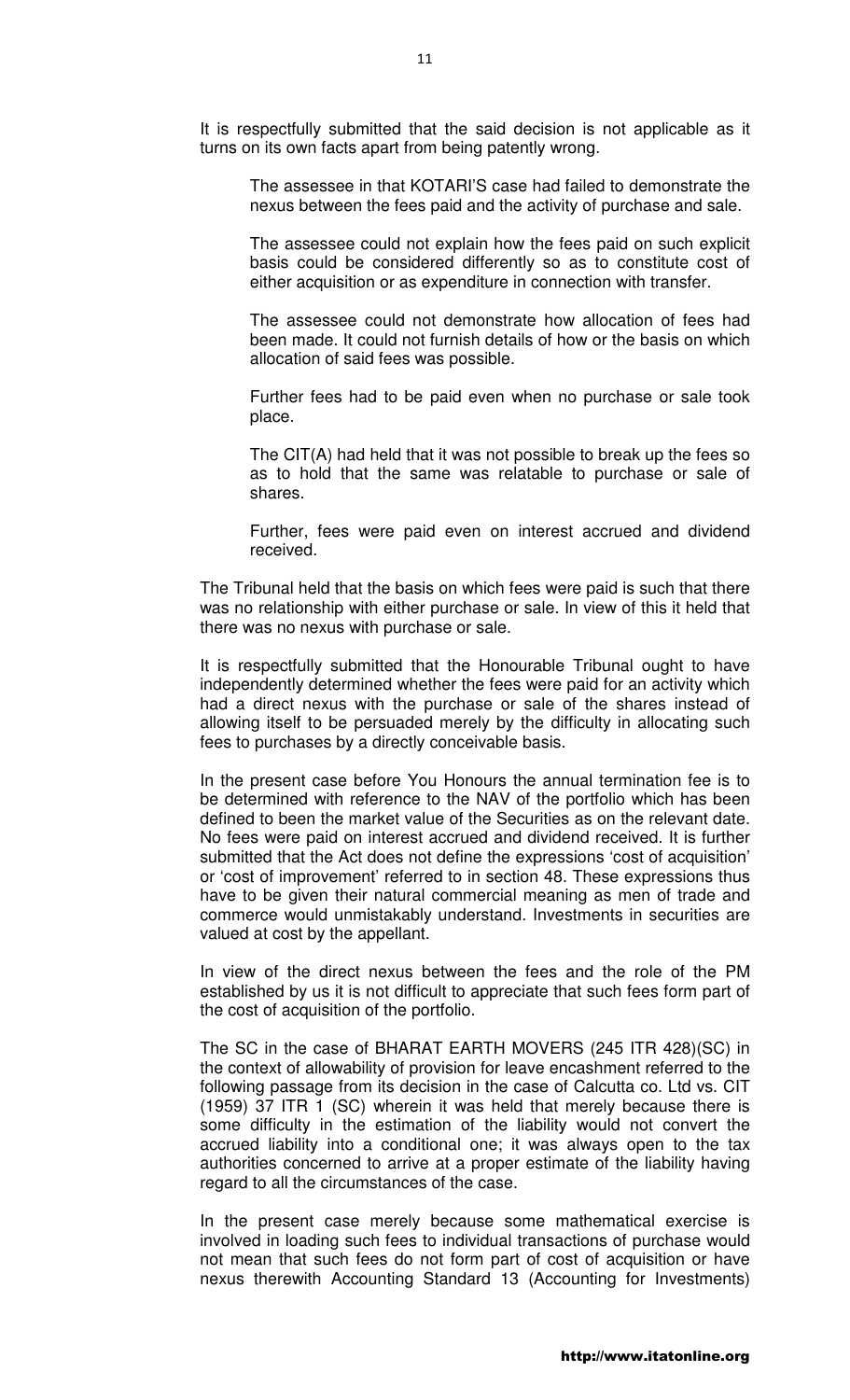issued by ICAI provides that cost of an investment includes acquisition charges such as brokerage, fees and duties. The method of accounting followed by the company in respect of fees paid is to proportionately load these fees on the securities handled by the Portfolio Manager during the year [i.e. opening portfolio plus investments made during the year]. Automatically these fees are taken into account for computing capital gains or the carrying cost of unsold investments.

The Supreme Court in the case of UP State Industrial Development Corporation (225 ITR 703) was dealing with the case of an underwriter of shares who had to subscribe to shares in the event of under subscription by the public. The issue before the SC was whether in respect of such devolved shares whether the underwriting commission received from the client, should be treated as an item of income or an item that would go to reduce the cost of acquisition of such devolved shares. The Supreme Court, applying the well accepted proposition that for the purposes of ascertaining profits and gains ordinary principles of commercial accounting should be applied so long as they are not in conflict with any express provision of the Act upheld the contention of the assessee which it found to be in consonance with the general principles of accountancy governing underwriting contracts.

In the present case since the Department is not contending that the accounting practice followed by the company is contrary to general principles of accountancy governing PM contracts the above ratio would squarely apply. As a matter of fact the lower authorities have not disputed the correctness of the method of allocation of PMS fees or found it contrary to accounting practice.

The Hon'ble Pune Tribunal in case of S.Balan (308 ITR 151 (T PUNE) held that interest paid on monies borrowed for acquisition of shares would form part of cost of acquisition.

Undoubtedly loading interest on individual transaction of purchase would necessarily involve an exercise of allocation which did not deter the Pune Tribunal from upholding the claim. The Hon'ble Pune Tribunal observed that Interest having nexus with the cost of acquisition has to be taken into account for the purpose of computation of capital gains prescribed u/s 48 (ii). The Hon'ble Bench inter alia referred to the decision of the Hon'ble Delhi High Court in the case of Mithilesh Kumari reported in 92 ITR 7 and the observation of Their Lordships that-

it will not make any difference whether the interest was paid on the date of purchase or whether it is paid subsequently to exclude the interest amount from the actual cost would lead to anomalous results.

In the case of CHALLAPALLI SUGARS LTD (98 ITR 167) the SC held that interest paid on borrowed money for purchasing plant and machinery before commencement of production would form the part of actual cost for the purpose of depreciation allowance. It held so following the accepted accountancy rule for determining the cost of fixed assets.

In this case preoperative interest would have to be allocated to the cost of individual fixed assets acquired during construction period of a new company (this was before the block of assets concept was introduced) and yet the Court held so.

By the same logic expenses incurred in relation to the portfolio should be allowed to be capitalized in terms of AS 13.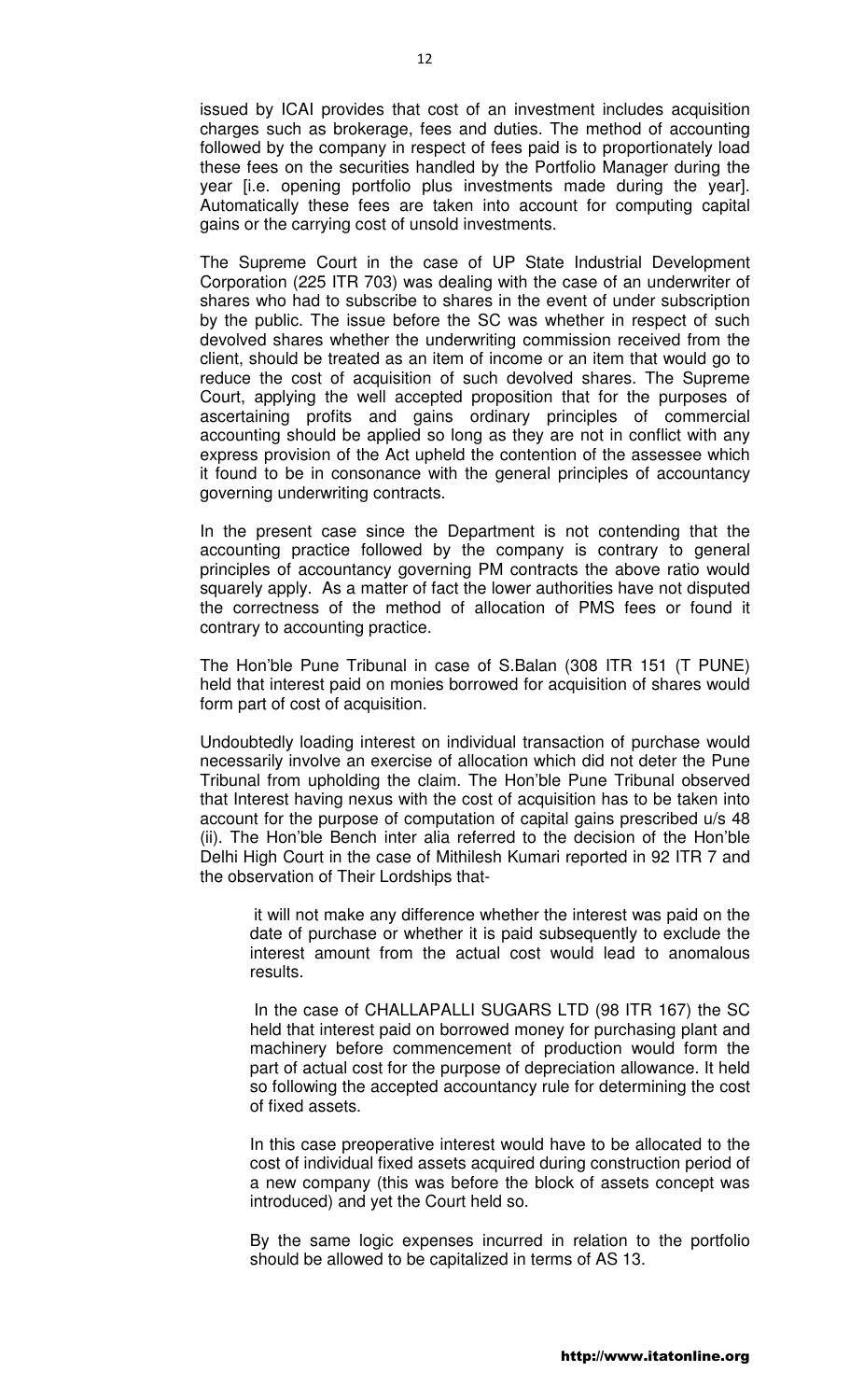It will be appreciated from the submissions made above that this is not so in the present case where a live nexus has been clearly established and on that basis even the accounts have been maintained; investments have been accounted for inclusive of proportionate fees and said fees are also loaded to unsold investments as at the year end.

It is respectfully submitted that in the present case assessee has demonstrated how there is a nexus between the fees and the role of the PM directly affecting purchases and hence cost of acquisition."

32. From the above, it is evident that the unlike in the transactions involving acquisition and sale of the land buildings, the loading of the expenses ie fee paid to the AMC is done in accordance with the AS-13 ie cost of an investment includes acquisition charges such as brokerage, fees and duties. Further, once the liability to incur is certain the quantification does not bar the assessee from claiming the expenditure. The claim of the assessee must be allowed once the basis of quantification is scientific and reasonable. The method of accounting followed by the company consistently in respect of fees paid is to proportionately load these fees on the securities handled by Portfolio Manager during the year.

#### **FINDINGS OF THE TRIBUNAL**

33. Thus, the issue for adjudication relates if the payment of fee paid to the portfolio manager ie Enam for the twin purposes of (i) purchase of investments/securities and (ii) sale of the same is an allowable deduction u/s 48 of the Act or not. The same has to be decided in the context of settlement of the disputes relating to correct head of income. In other words, the issue relating to 'head of income' for taxing the gains on sale of the said investments/securities has been decided by the Tribunal in the first round of the appeals and the Tribunal held that the portfolio investment is not the business activity but it is an investment activity & relevant gains are taxable under the head 'capital gains' as accounted by the assessee. It is so held in the own case of the assessee vide 499 & 500/p/2008 and the same affirmed by a decision of the Tribunal-Mumbai Bench vide I.T.A No. 5382 Mum/2009 dated 30th November, 2010 in the case of Radha Birju Patel. Thus, it is the settled position at the level of the Tribunal that the Portfolio management activity is an **investment activity** and neither the business activity nor the activity amounting to 'an adventure in the nature of trade'. Therefore, the securities in question are held to be the investments by the Tribunal in the first round and consequently, when such securities are transferred by way of sale, the resultant gains have to be dealt with as per the provisions of section 48 of the Act.

34. The provisions of section 48 of the Act have already been analysed in the preceding paragraphs in the light of the explaining by the jurisdictional high court in the case of Shantilal Kantilal (supra). It is a settled issue now at the level of the jurisdictional High Court in the case of Shantilal Kantilal (supra) that the rightful expenditure incurred in connection with the transfer of the capital asset/securities should be allowed notwithstanding the inadequacy of the express provisions of section 48 of the Act. It is also binding on us to interpret the said provisions of section 48 that the same are read down by the Hon'ble High Court in that case and the same remains undisturbed till date. Consequently, the expenditure which is distinctly and directly connected to the transfer, which is interpreted to be of wider meaning and connotation, are required to be allowed. We also interpreted in the preceding paragraphs that the expression 'wholly and exclusively in connection with such transfer' as wider in scope and in our opinion, it is no so narrow to not to accommodate the 'portfolio fee', which is paid undisputedly and obviously for acquisition and sale of the securities/unit if any. Therefore, we are of opinion that the impugned expenditure is (i) directly connected to the asset and its transfer, (ii) it is genuinely incurred as accepted by the revenue; (iii) it is a bona fide payments made as per the norms of the 'arm's length principle' since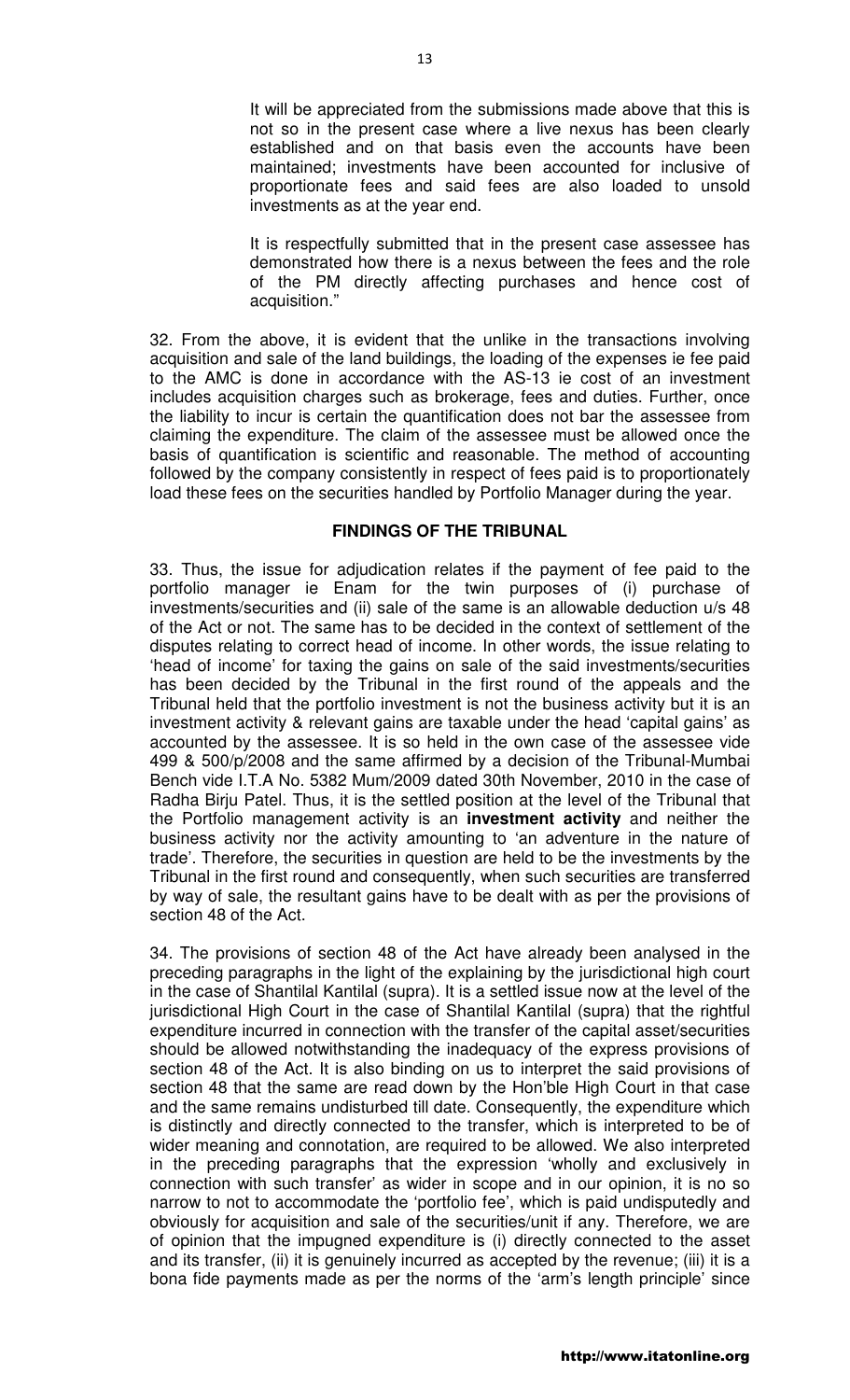the M/s Enam and the assessee are unrelated; (iv) necessity of incurring of expenditure is imminent and it is in the normal course of the investment activity; and (v) read down provisions of section 48 of the Act in view of the said ratio in the case of Shantilal Kantilal (supra) accommodate the claim of such expenditure legally.

35. Further, the decision of the Tribunal in the case of Devendra Kothari (supra), which was heavily relied upon by the Ld DR for the revenue unfortunately did not refer to the said 'read down' interpretation in the cited judgment of the jurisdictional High Court in the case of the Shantilal Kantilal (supra). In any case, we find the said order of the Tribunal is distinguishable on fact in general and the discharging of the onus of the assessee in demonstrating the direct linkage of the expenditure to the shares as well as the claim of fee on the entire turnover on global basis ie not restricted to investments only. As such, it is a settled issue that the expression 'in connection with such transfer' enjoys much wider meaning and therefore, the fee paid to the portfolio manager in our opinion has to be construed to have been expended for the purposes of acquisition and transfer of the investment of the securities. Consequently, adjudication of the issue of allowability of the said expenditure under clauses (i) or (ii) of section 48 of the Act is merely an academic exercise. Therefore, considering the fact there is no such specific issue raised before us in the grounds, we refrain from entering into that zone in this order. It is also relevant to mentioned that the on facts, the expenditure is for the twin purpose of acquisition and sale of the securities and hence, it cannot be held the whole of the impugned expenditure is spent for transfer of asset or it should be loaded to the cost of the securities.

36. Non-allocability of the Expenditure: It is an agreed position between the parties the payment of the Portfolio management fee was paid to M/s Enam and others and the same is in accordance with the contents of the bilateral agreement. The services rendered by M/s Enam are also undoubted. The twin services relating to the said portfolio management include (i) acquisition of securities for the assessee-client and (ii) sale of the said securities for the assessee-client. The payment of fee is undisputedly unspecific to the individual shares/securities. In fact, the revenue takes an argument before us that to become the part of the cost of the acquisition of the asset, the expenditure ie fee paid the Enam, has to be asset-specific or share-specific per the provisions of section 48 of the Act. In our opinion, the same is absurd given the facts of the case where the portfolio investment attracts the provisions of section 48 of the Act and the asset involved is not land or building and in fact the assets involved are the securities/shares/mutual funds etc. In matters of transactions involving securities/shares/mutual funds etc, expenditure/fee paid to portfolio manager is never each share specific and in fact they are paid on volume based. Therefore, the revenue's argument has to be rejected on the ground of impracticability or non-existent in this line of investment activity alone. Considering the genuineness and essentiality of the payment of fee to the Portfolio manager ie ENAM and undisputedly for the predominantly for the said twin purposes of acquisition and sale of the securities, the claim has to be allowed. Further, it is an admitted fact that the bifurcation of expenditure is not possible in the given facts of the case and the payment is for composite services, wholly and exclusively in connection with transfer of the transfer of the securities. The expenditure is undisputedly for the twin purposes of acquisition of the securities and the sales of the same. The expenditure is arrived at on profits sharing basis, which is now allowable basis by the SEBI. The expenditure is composite one as it is for the both the purposes. There is no bifurcation either by the assessee or by the revenue. In our opinion, there is no requirement of bifurcation of the expenditure ie a segment to form part of the cost of acquisition and other segment relating to transfer of securities to reduce the profits as it is not the case of the revenue that it shall make some difference from the tax point of view. Therefore, we resist from entering into that controversy.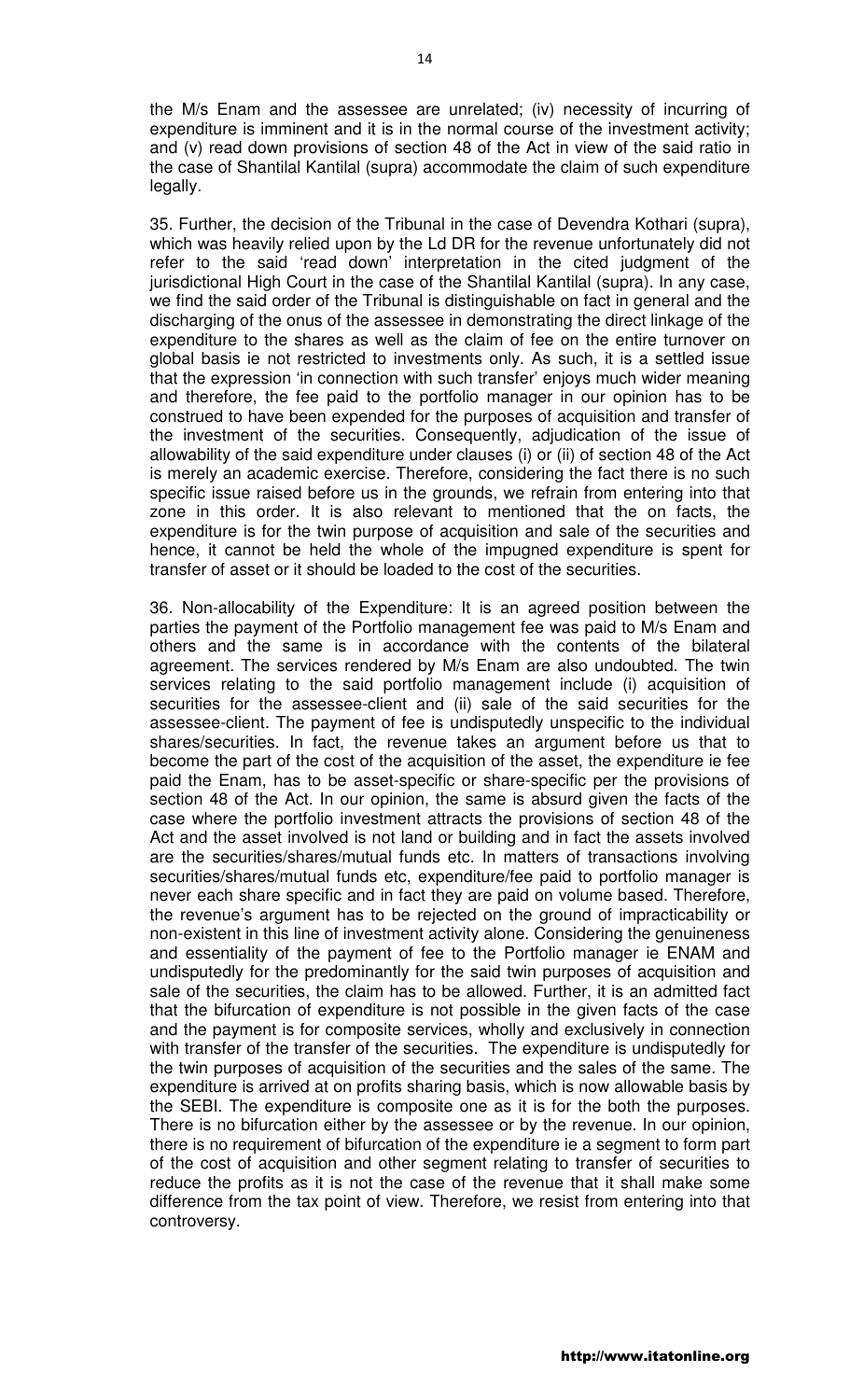37. Next, we proceed to explain the expression 'such transfer' used in section 48 of the Act. The expression 'transfer is defined section 2(47) of the act and it is an inclusive one. However, there is no explanation as to from which point the concept of 'transfer' begins. Does it start from the point of acquisition of the asset/share? Thus, in our opinion, the expression 'transfer' involves various subcomponents and the first sub-component must of purchase and possession of the impugned securities. Unless the assessee is in possession of the asset, he cannot transfer the same. Therefore, the expression 'expenditure incurred wholly and exclusively in connection with 'such transfer' read with 'as a result of the transfer of the capital asset' mentioned in section 48 and 48(i) of the Act must necessarily encompasses the transfer involved in the stage of acquisition of the securities till the stage of transfer involved in the step of sale of the impugned securities. Such an interpretation of sec 48 of the Act is the necessity here to avoid the likely absurdity.

38. In the peculiar circumstances of the present case, in our considered opinion the claim of the must not be rejected for want of the express provisions in section 48 of the Act and such an interpretation goes with the spirit of the judgment of the Jurisdictional high court in the case of M/s Shakunthala Kantilal (supra). Further, as per the principles of accounting ie AS-13, as discussed above, the expenditure of this kind is allowed to be loaded to the cost of acquisition of the securities. Therefore, in principle, the claim of the assessee is allowable under the provisions of section 48 of the Act. Hon'ble Supreme Court in the case of UP State Industrial Development Corporation (225 ITR 703) was dealing with the issue of loading of an underwriter commission to the cost of shares, held that the general principles of accounting have to be observed. Regarding the objections of the revenue regarding the quantification of the claims of expenditure, in our opinion, the judgments of the Supreme Court in the cases of Bharat Earth Movers Ltd (supra) and the Culcutta Co Ltd (supra) helps the assessee and therefore, the claim of the assessee is allowable. Accordingly, relevant ground relating to the second issue.

10. The above decision of the Tribunal was not available before the  $CIT(A)$ while adjudicating the issue. We find the revenue has gone on appeal against the order of the Tribunal on the issue of treatment of income from Portfolio Management Scheme as "Capital gain" or "Business income". The relevant order of the Hon'ble High Court in ITA No. 3482 of 2010 dated 19-07-2011 reads as under:

*"Heard. Admit on the following question of law :-* 

*"Whether on the facts and circumstances of the case, the ITAT was justified in holding that the income earned by the assessee by the portfolio management scheme was liable to be assessed under the head "capital gains" instead of being assessed under the head "profit &gains of business or profession"?* 

Nothing was filed before us to substantiate that the Revenue has gone on appeal against the order of the Tribunal allowing the claim of Portfolio Management fees as an expenditure from such capital gains.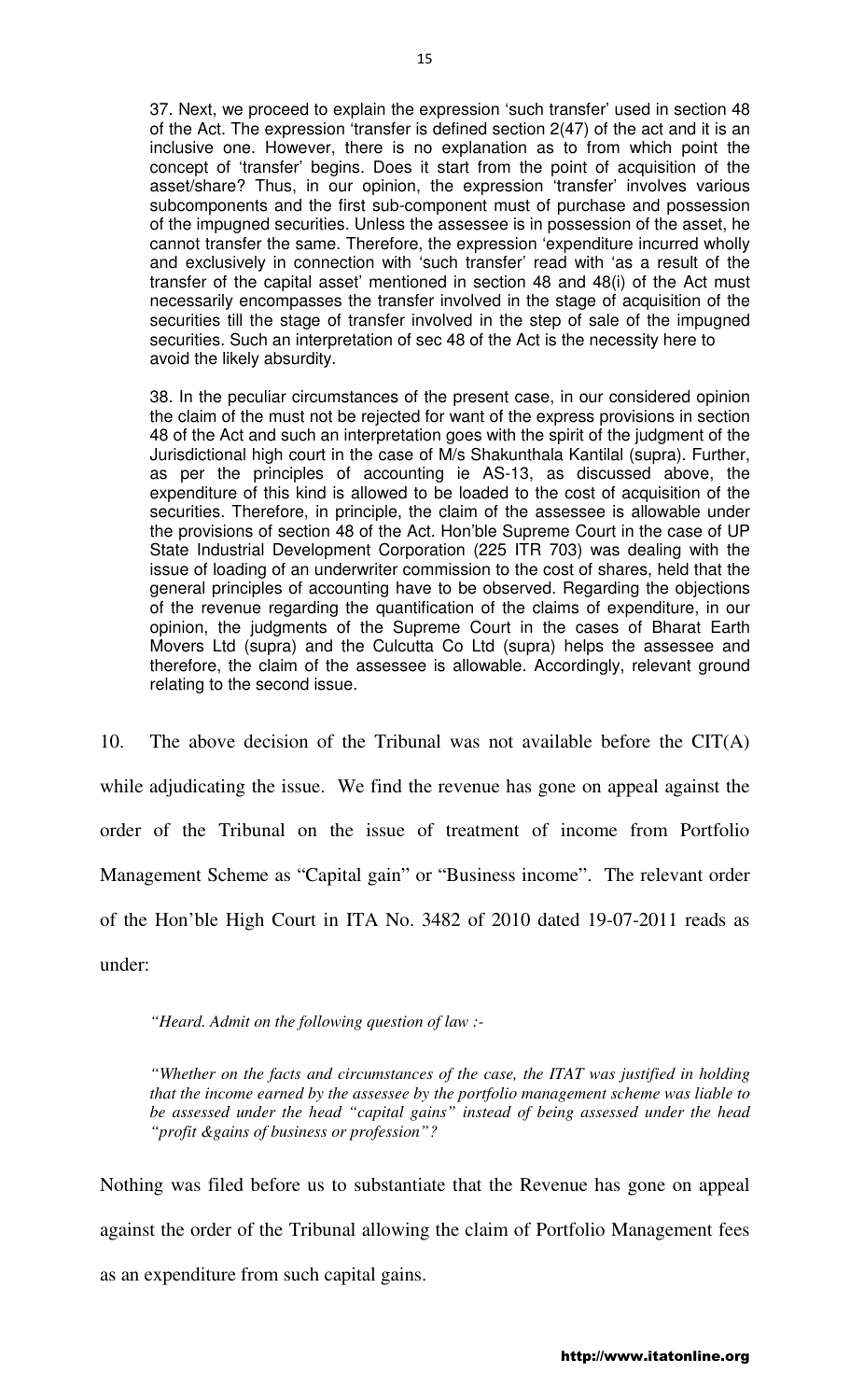11. The decision of the Mumbai Bench of the Tribunal in the case of Homi K. Bhabha Vs. ITO was brought to our notice by the learned DR wherein it was held that Portfolio Management Scheme fees is not deductible against capital gains. The decision of the Pune Bench of the Tribunal in the case of KRA Holding & Trading was not followed by the Mumbai Bench in the above cited decision. The Mumbai Bench following other decisions of the coordinate Benches of the Tribunal declined to follow the decision in the case of KRA Holding & Trading (Supra). It is the settled proposition of law that when two view are possible on the same issue the view which is favourable to the assessee has to be followed. [CIT Vs. Vegetable Products 88 ITR 192 (SC)]. Further, in the instant case the Tribunal in assessee's own case has already taken a view in favour of the assessee. Since the AO & CIT(A) have followed the order for earlier year in case of the assessee and since the order of CIT(A) for earlier year has been reversed by the Tribunal, therefore, unless and until the decision of the Tribunal is reversed by a higher court, the same in our opinion should be followed. In this view of the matter, we, respectfully following the order of the Tribunal in assessee's own case for A.Y. 2004-05 allow the claim of the Portfolio Management fees as an allowable expenditure. The ground raised by the assessee is accordingly allowed.

12. In the result, the appeal filed by the revenue is dismissed and the appeal filed by the assessee is allowed.

Pronounced in the open court on this the  $25<sup>th</sup>$  day of July 2012

 **Sd/- Sd/-** 

# (SHAILENDRA KUMAR YADAV) (R.K. PANDA) JUDICIAL MEMBER ACCOUNTANT MEMBER

Pune Dated: the  $25<sup>th</sup>$  July 2012 satish